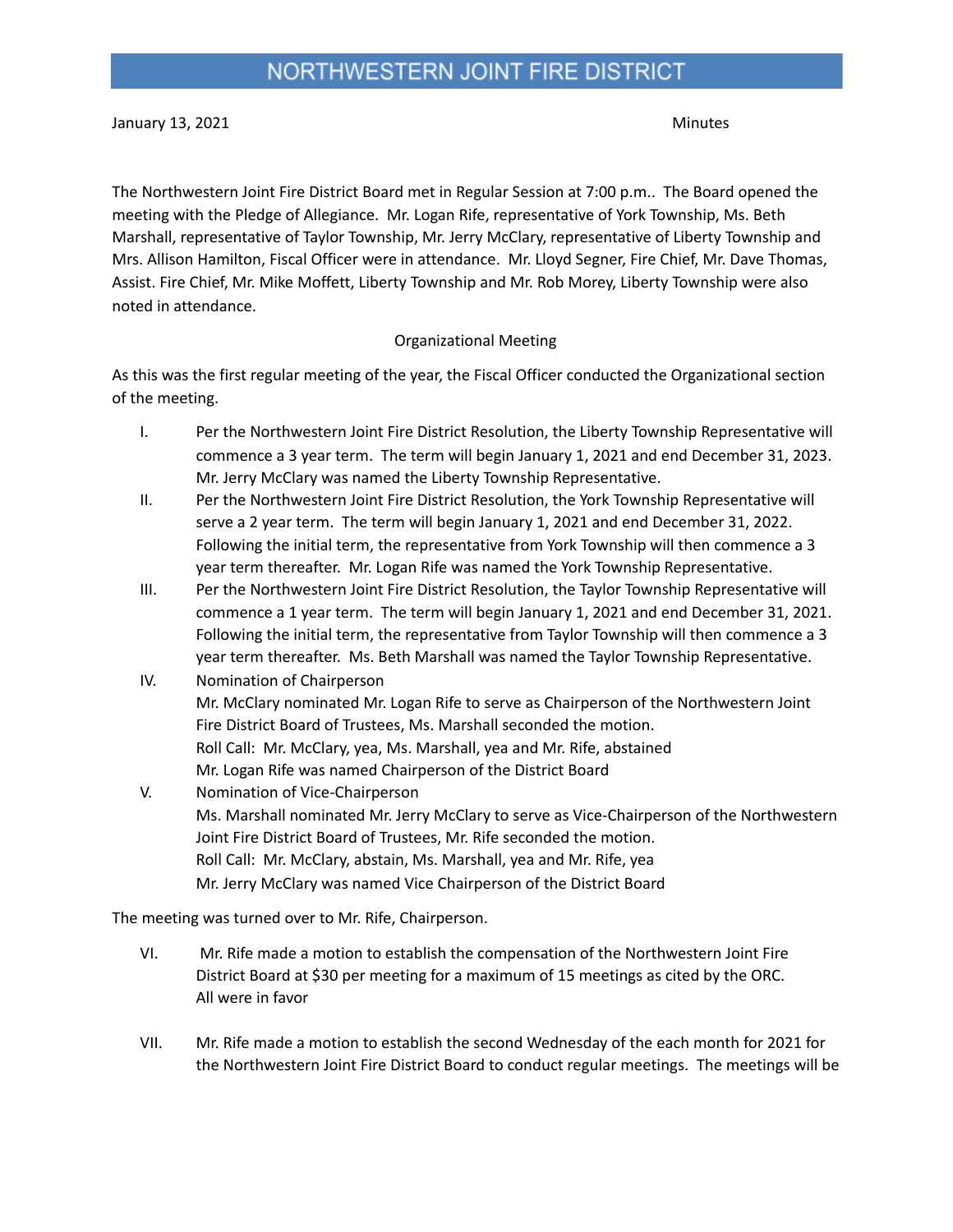# NORTHWESTERN JOINT FIRE DISTRICT

held at 7:00 p.m. at the Liberty Township Community Center located at 21463 Main Street, Raymond, Ohio 43067. Ms. Marshall seconded the motion. All were in favor

Mr. Rife made a motion to adjourn the organizational session of the meeting and begin the regular meeting. Mr. McClary seconded the motion. All were in favor. The meeting was adjourned at 7:13 p.m..

#### Regular Meeting

Chairperson Rife called the Regular Meeting of the Northwestern Joint Fire District to order.

The Board reviewed the December 29, 2020, January 5, 2021 and January 7, 2021 minutes.

i. Ms. Marshall made a motion to accept the minutes; Mr. Rife seconded the motion. All were in favor.

Ms. Hamilton provided the Board with the 2020 December Bank Reconciliation, 2020 year end financial numbers, along with the 2021 appropriations, 2021 estimated resources. In addition, the Board was provided Purchase Orders and Blanket Certificates for daily operational expenses. Ms. Hamilton provided a payment listing of the following payments: Marysville Journal Tribune, OTARMA, Richwood Bank and the District Board. The corresponding check numbers were: 10320 through 10325. The first payroll for the District was presented.

Ms. Hamilton pointed out the total 2020 receipts for the District was \$441,450.97 with 2020 expenditures of \$22,167.58. The 2020 carryover was \$419,283.39. In further discussion, Ms. Hamilton projected the 2021 resources to be estimated at a total of \$1,264,883.14. The 2021 resources are based on the carryover of \$419,283.39 and revenue from the 3 Townships totaling \$845,599.75. Ms. Hamilton provided the Board a copy of the Auditor's Estimated Report for all 3 Township's. The Total Gross of receipts from Real Estate for Fire Service purposes amount to \$1,039,927. However, the Auditor's Budgetary is 95%; \$987,931.00. Ms. Hamilton explained that as a couple of the Township's also utilize the funds to pay for a PSO officer and payments for County Auditor fees she adjusted the revenue down further to \$845,599.75. The adjustment should be ample to provide the District a good working resource figure.

Mr. Morey asked about equipment depreciation and if the District would be setting funds aside for major repairs or replacement.

Ms. Hamilton explained the District is receiving "new" monies and as such is working to establish the day to day operating expenditures for the Fire Department/District. The District, at this moment, does not have the luxury to set aside funds. There is an arrangement with Liberty Township, should a major expense occur due to the repairs or replacement of equipment, that both entities would work together to make the necessary arrangements for such issues. Once the District has received all of the "old" funding from the Township's and has established its own operating levy, then there will be monies set aside for such expenditures.

Mr. Segner asked about offering Training funds to staff for costs associated with Medic courses. Ms. Hamilton advised at this time there was \$3000 put into the Training Line for 2021; however, this amount could be adjusted based on the incoming Chief's recommendations. The Board voiced they have the intent to continue offering the members Training monies for Medic courses.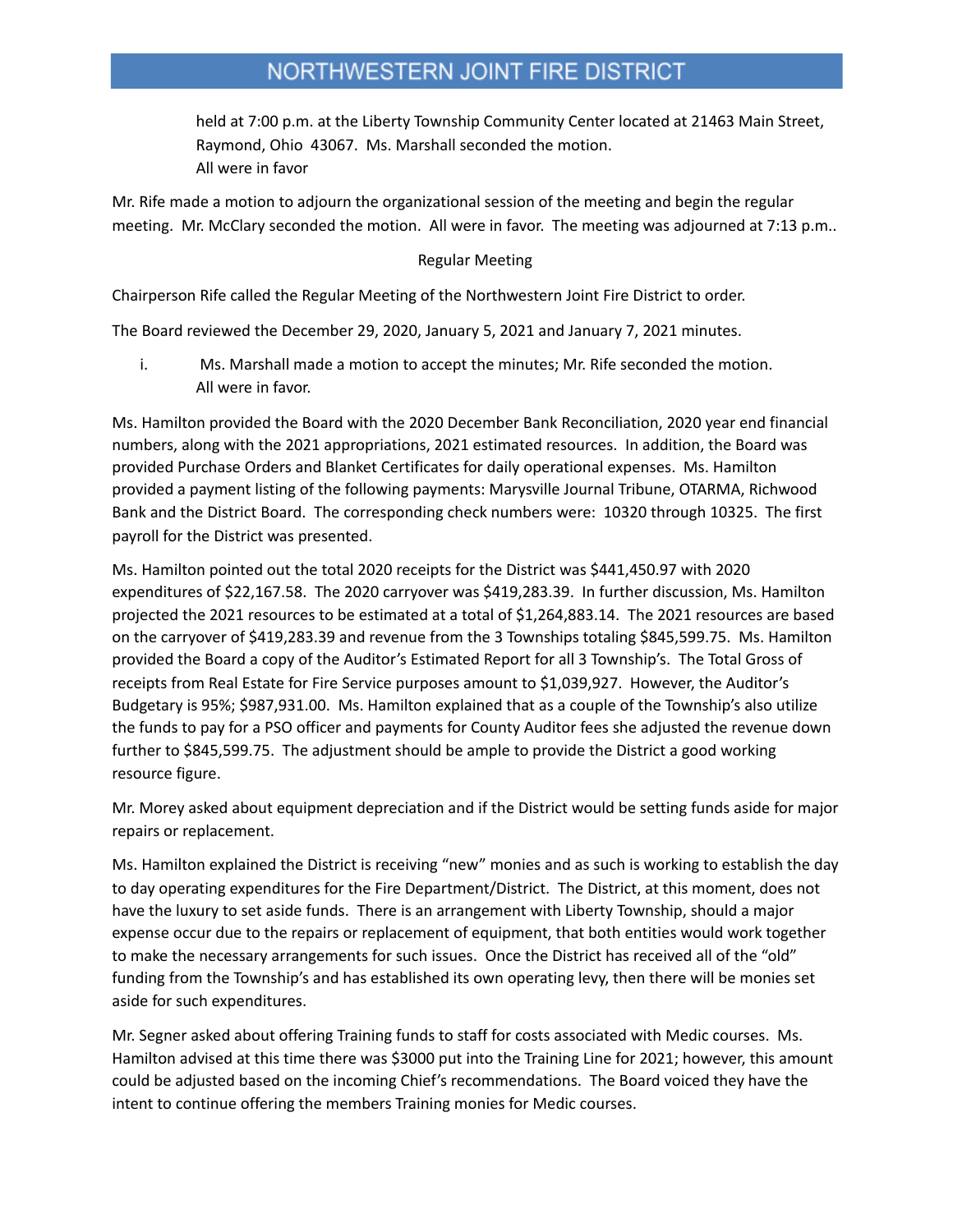# NORTHWESTERN JOINT FIRE DISTRICT

ii. Mr. Rife made a motion to accept the Fiscal Officer's Financial Report; including the Purchase Orders/Blanket Certificates, payments represented by checks 10320 through 10325 and payroll as presented. Mr. McClary seconded the motion. All were in favor.

Mr. Rife made a motion, seconded by Mr. McClary to go into Executive Session to discuss the Fire Chief position. All were in favor and the Board went into Executive Session at 7:34 p.m..

Mr. Rife made a motion, seconded by Mr. McClary to adjourn Executive Session. The Board re-convened the Regular meeting at 8:28 p.m..

Mr. Rife commented the Board was ready for the next step in making an offer for the Chief position.

iii. Mr. Rife made a motion to meet in Special Session at 5:30 p.m. on Thursday January 14, 2021 to speak with the candidate and to discuss an offer. The meeting will go immediately into Executive Session. The meeting will be held at the Northwestern Joint Fire District Office located at 21655 Main Street, Raymond, Ohio 43067. All were in favor.

Ms. Hamilton will post the meeting at the District Office.

Ms. Hamilton advised the Board that Medicount had submitted additional paperwork for Chief Segner to review and sign. The paperwork has been returned. The District will go through the Medicare credentialing process. Once Medicare has approved the District as a Provider; the District will then be approved for private insurance agencies.

Mr. Rife will contact the Union County Prosecutor to schedule a meeting for next week. If any of the Board would like to attend with him, they are to let him know.

Mr. Thomas requested Mr. Comstock to provide the District with a retainer.

Mr. Thomas received an email on 12/29/20 from Mr. Comstock with comments and recommendations for the Policies and Procedures. These will be reviewed.

Mr. Thomas is seeking clarification from Mr. Comstock on terms and dates of the Lease Agreement. The Lease ends July of 2022 as outlined and in accordance with the District Resolution; however, there is a question of open end, specific date or citing a period of time in years.

Mr. Thomas will work with Ms. Hamilton and Mr. Heminger on updating the Operation time line for 2021-2022. This will be ready for the February meeting.

Mr. Comstock will provide the Chief offer letter for both parties to sign.

There has been no further activity with the graphics. It is noted the graphics for the Medic was previously approved and has been scheduled.

Mr. Segner provided the Board with the 2020 runs. The call volume was a total of 406 runs. There were 276 EMS, 77 Fire and 53 MVA.